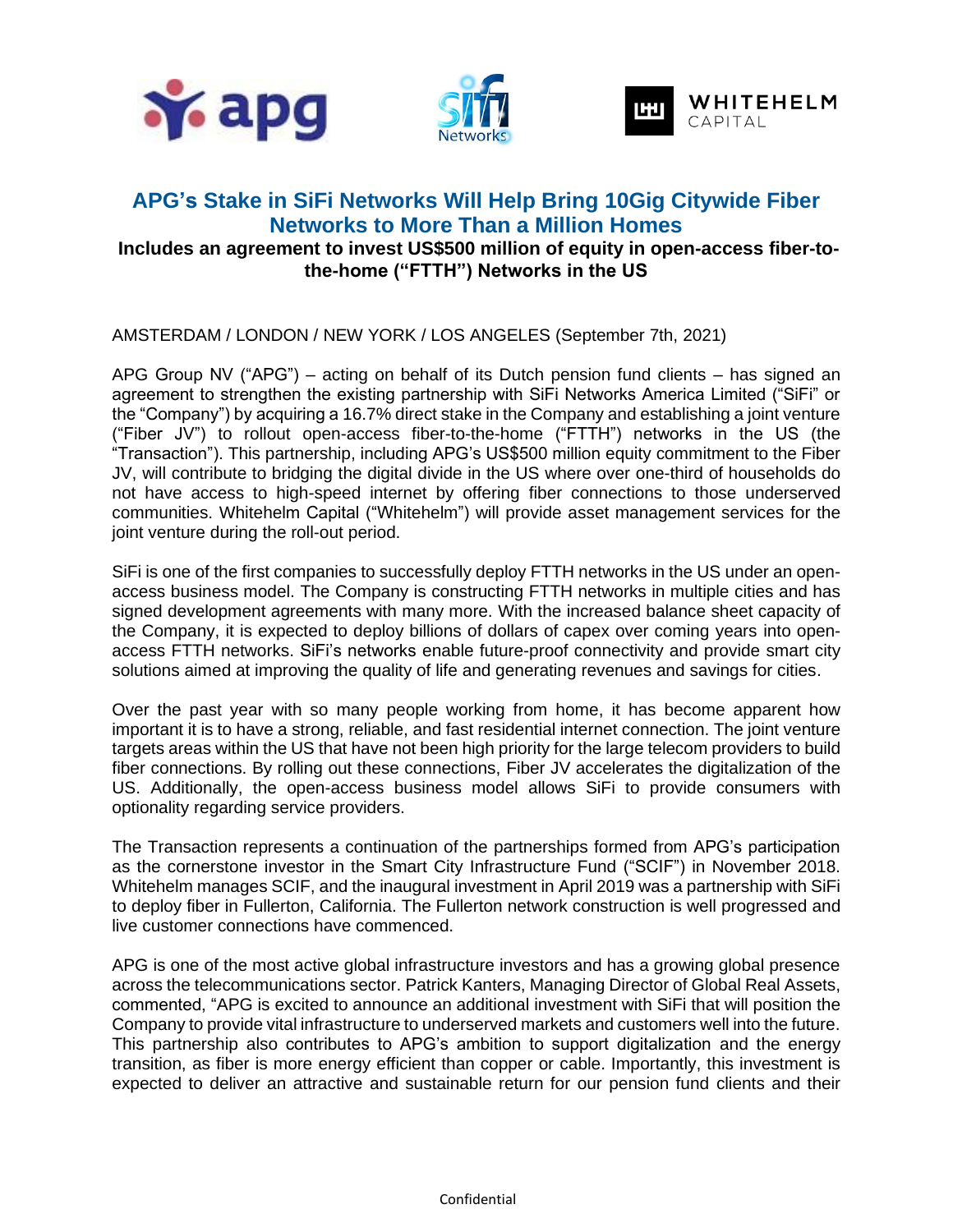participants. APG looks forward to our continued partnership with both SiFi and Whitehelm Capital."

Ben Bawtree-Jobson, CEO at SiFi Networks, commented "We couldn't have asked for a better partner in APG, who has the financial resources and desire to create real social impact to enable our market leading open-access networks to roll out across the USA. Cities, Consumers and ISPs can all benefit from our citywide fiber optic networks. From enabling Smart City applications, driving economic development and closing the digital divide the advantages of becoming a FiberCity® are staggering and we've only just scratched the surface of what is possible."

Matteo Andreoletti, Head of Infrastructure Europe and North America for Whitehelm Capital, commented, "Whitehelm is pleased to deepen its partnership with APG and SiFi through this transaction. APG's investment will help accelerate the deployment of full fiber networks futureproofed with Smart City connectivity across the US. All over the world, cities are rapidly turning into smart cities. SiFi's citywide, open-access business model plays a vital role to develop and reinforce the next generation of urban infrastructure for the benefit of the people, the economy and the environment."

### **About SiFi Networks**

Founded in 2012, SiFi Networks privately funds, builds and operates citywide, open-access, Smart City enabled fiber networks across the USA. SiFi is currently working alongside its delivery partners with more than 40 cities across the United States, covering over 1.5 million homes and businesses and has over 100 cities interested in becoming a FiberCity®. SiFi's open-access business model allows multiple internet service providers to deliver various services and offerings on its network.

For further information, please visit https://www.sifinetworks.com

### **About APG**

APG is one of the world's largest independent pension fund managers. APG manages approximately €613 billion (July 2021) in pension assets for pension funds in the public and private sectors in the Netherlands. APG works for approximately 22,000 employers, providing the pension for one in five families in the Netherlands (about 4.7 million participants). Our approximately 3,000 employees work for our clients to provide a stable pension in a liveable world for all their participants. APG has offices in Heerlen, Amsterdam, Brussels, New York, Hong Kong, Shanghai, and Beijing.

APG has been an active infrastructure investor since 2004, investing approximately €16.0 billion to date and managing 36 direct stakes in portfolio companies. APG's investments include assets within energy and utilities, telecommunications, and transport infrastructure. APG's Global Infrastructure team is comprised of 35 investment professionals.

For further information, please visit<https://apg.nl/en/>

### **About Whitehelm Capital**

Whitehelm is one of the world's most experienced independently owned infrastructure managers. With a track-record spanning over 23 years, Whitehelm has invested €6.9 billion, with €6.9 billion returned to investors and €3.9 billion in assets under management as of June 2021. Whitehelm has achieved strong returns across multiple market cycles, with an exceptional record of capital preservation. Whitehelm offers investment capabilities across unlisted infrastructure, listed infrastructure, and infrastructure debt.